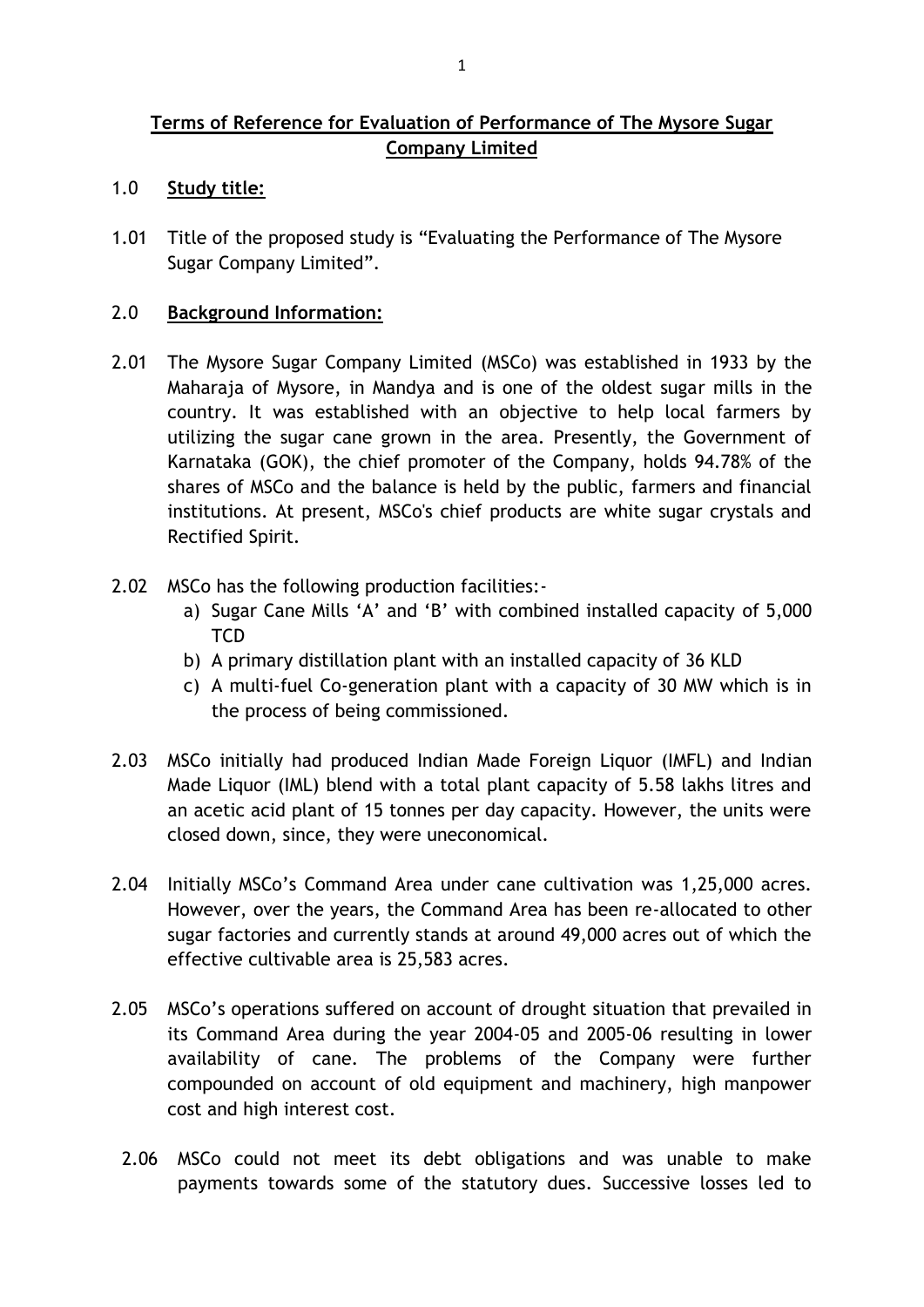erosion of its net worth. MSCO is currently in the process of rehabilitation and several measures have been undertaken in this regard

## 3.0 **Evaluation, scope, purpose and objectives**:

3.01 The importance of taking evaluation of this project and its objective is to study the performance of MSCO and the status of the measures undertaken to rehabilitate/modernise MSCO.

## 4.0 **Evaluation questions**:

- 4.01 Based on the objectives, the evaluation questions are framed as mentioned here under:
	- a) What are the reasons for sickness of the Company? Can this be attributed only for reduction in area under sugarcane cultivation?
	- b) What are the rehabilitation/ modernisation measures undertaken by the Company?
	- c) What is the status of the implementation of the above stated rehabilitation/ modernisation measures?
	- d) Are there any problems in procuring the cane from the growers? What are the issues in timely distribution of inputs/payments to avoid distress sale by the farmers?
	- e) What measures have been taken to increase the effective cultivable area? Whether productivity of cane is enhanced with government measures to promote cane growing?
	- f) Whether the farmers who are supposed to deliver all their sugarcane to Mysugar company are really doing so or supplying part of their produce to other sugar factories?
	- g) What is the average time taken by the factory to acknowledge the receipt of cane from the time farmers reach the factory gate?
	- h) What is the average time taken after getting the information from farmer for crushing the crane?
	- i) What is the average time taken to receive the full payment from the date farmer supply the cane?
	- j) Is the time consumed in activity (g),(h)and (i) is as per the Karnataka sugarcane (Regulation of purchase and supply) Act 2013 is in great variance in a near by sugar factories for the corresponding period?
	- k) What are the future prospects of the Company?

# 5.0 **Evaluation Methodology:**

5.01 The evaluator is required to analyse the operational and financial performance of the Company for the past 7 years. A few key areas may be visited and their performance efficiency assessed. Similarly interviews may be held with a few officers and sugarcane growing farmers to understand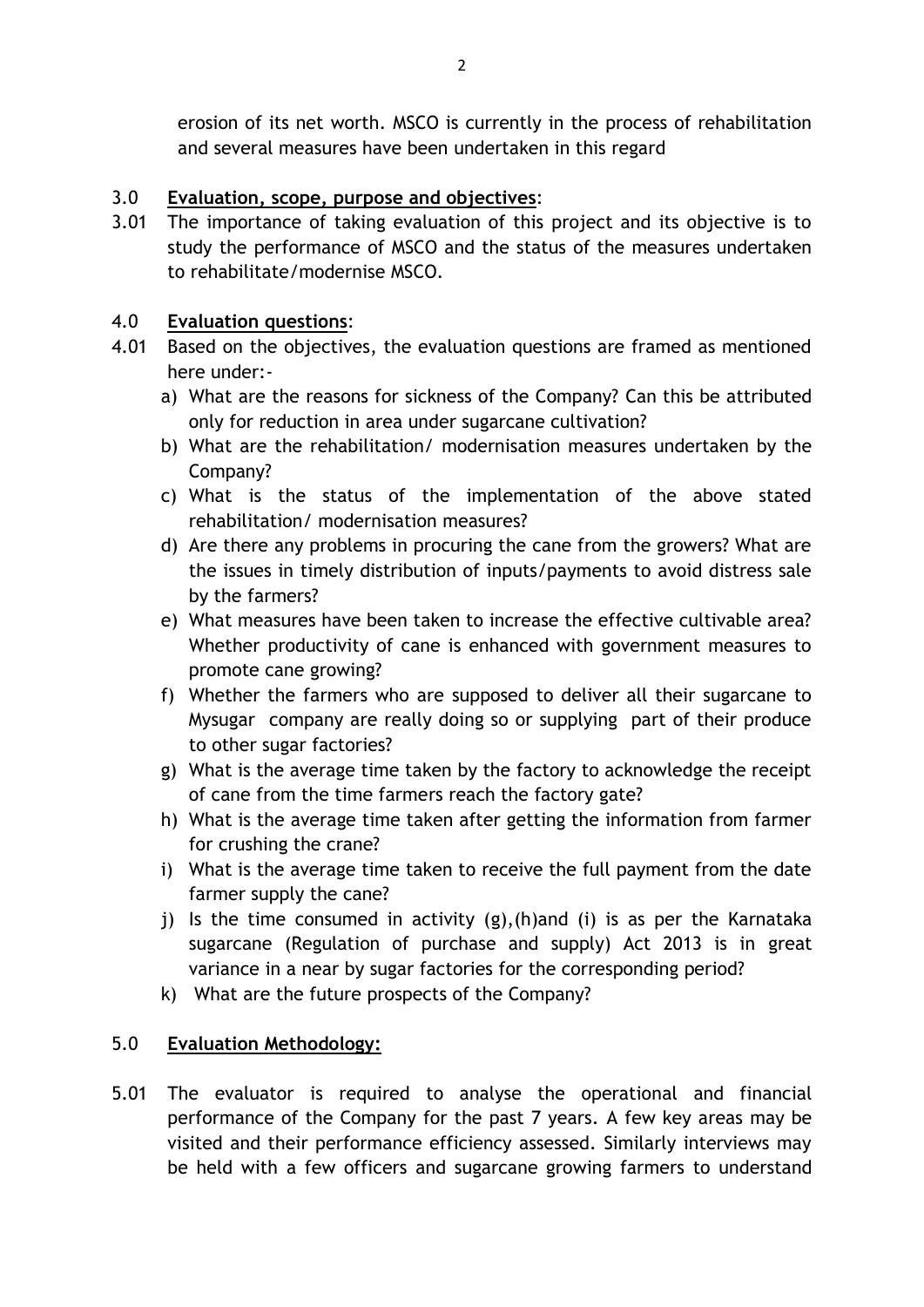their views and get some suggestions. Evaluator should examine monthly cash flows and suggest ways to match them. The evaluation is also inclusive of the following:-

- a) Analysis of the causes of Sickness;
- b) Analysis of the status of rehabilitation/modernisation measures and implementation strategy;
- c) Analysis of financial revival and steps taken in this regard.
- 5.02 Interview to be held with at least ten farmers each from the category mentioned below who are supplying cane regularly.
	- a) Small and Marginal farmers
	- b) Medium farmers
	- c) Big farmers

## 6.0 **Deliverables and Time Schedule:**

- 6.01 MSCo will provide the required information and data to the Consultant who is expected to adhere to the following timelines and deliverables:
	- a) Work plan submission: Within one month after the release of first instalment of the contract amount.
	- b) Primary data collection: Within two months after the work plan is approved by Karnataka Evaluation Authority (KEA).
	- c) Draft evaluation report submission: Within one month after the completion of collection of data for approval by a joint team of KEA and line department/agency officers.
	- d) Final report submission: Within one month after the draft report is approved.

Thus the evaluation study must be completed within 5 months from the date of commencement of work by the Consultant.

### 7.0 **Cost and schedule of budget releases:**

- 7.01 Output based budget release by MSCo shall be as follows:
	- a) 30% of the contract cost will be released on signing of the Memorandum of the Understanding executed between MSCo and the Consultant;
	- b) 30% will be released after the work plan is approved by KEA;
	- c) 20% will be released after the draft evaluation report is approved by KEA and MSCo;
	- d) Balance 20% will be released only after the final report is submitted to MSCO and at least five copies to KEA, along with soft copy.

Income tax will be deducted from each payment as per rates in force. In addition, the evaluator is expected to pay the service tax at their end.